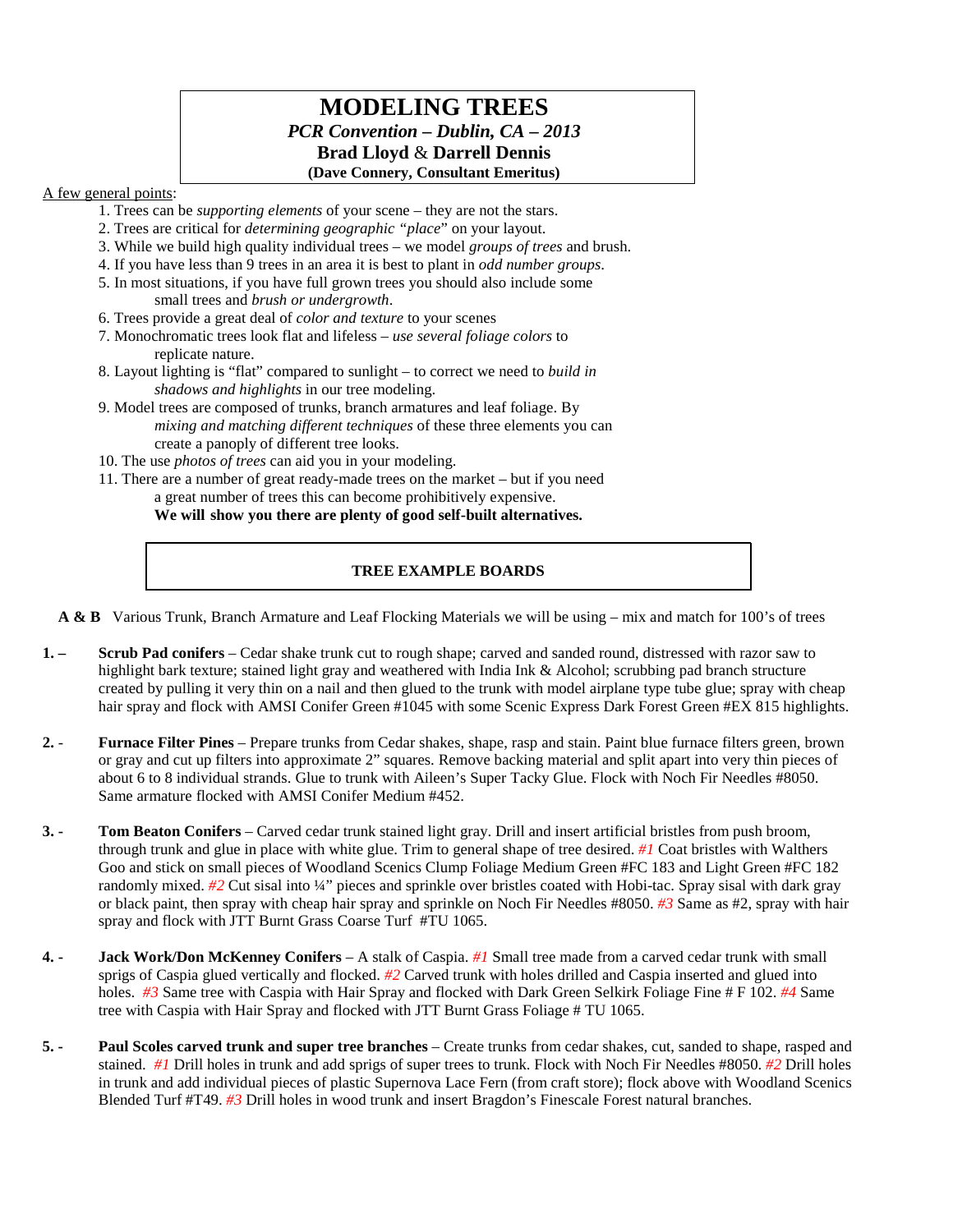- **6. - Bottle Brush style Trees**. Cut binding wire (18 to 22 ga.) to just over twice desired tree length. Bend in half and glue 2' to 3" strands of sisal fibers with Pliobond or Walthers Goo. Attach one end to a bench and chuck the other end in a drill and twist until all the strands are held tight with the twisted wire and arranged around the entire wire length, trim sisal to shape. *#1* Flock twisted stalk with Noch Static Grass. *#2* Same tree only flocked with AMSI Spruce Medium #552. *#3* Create trunk from wire as above, but use craft whisk boom strands glued in wire. Twist and then flock with Woodland Scenics Blended Turf #T49. *#4* Same tree flocked with AMSI Conifer #452. *#5* Same tree flocked with Noch Fir Needles #8050. *#6* Same tree flocked with JTT Moss Green #1066.
- **7. - Dennis Brown style pine and fir trees** Hunk of Manila Rope from Home Improvement Store (about .40 cents per foot.  $-2$ " used per tree). Cut into pieces from 2" to 3" long and untwist until you have a pile of individual filaments. Create a short trunk about 50 to 60% of final tree height by carving wood (balsa or cedar work well but any wood will do). Use bottle brush style tree by folding steel wire (18 to 22 Ga.) in half and coating with Goo, Pliobond or other contact cement. Lay fibers across wire, close wire halves and hold open ends together in a vice and twist with a drill. Spray paint green or gray. *#1* Spray with 3M 77 Spray Glue and flock with Noch Fir Needles #8050 *#2* or AMSI Conifer Green #452. Drill hole in top of cut off trunk and glue bottle brush section onto trunk.
- **8. - Woodland Scenics armatures First** discard the disc base, snip off tang and drill up into trunk and add headless nail held in place with Epoxy. Bend trunk into realistic shape and improve looks with light spray of gray or tan paint. Coat branch ends with Hobi-tack or contact cement. *#1* Attach broken up pieces of Woodland Scenics Clump Foliage Medium Green #FC 183 and Light Green #FC 182. *#2* Or put hunks of Woodland Scenics Foliage Net in Light Green #F 51 and Medium Green #F 52 over branches. *#3* Or use Easy Scene Bramble #1414 held to armature with contact cement then flock with Easy Scene Sagebrush #1111 held in place with hair spray and highlighted with AMSI Conifer Green Med. # 1045.
- **9. - Twisted Wire Armature Trees** Start with a piece of stranded wire between #8 and #12 with thick individual strands. Strip sheath off one end, insert a pin or nail and solder all strands together. Remove remaining sheath. Unravel some of the strands and twist and bend into tree branch shapes to replicate the types of trees you are trying to copy, add trunk detail and spray gray. *#1* Spray with 3M Super 77 Spray Adhesive and stick on ¼" to ½" Sisal strands by daubing branches. Spray paint gray and flock with AMSI Gray Green #472. *#2* Coat wire armature tree with Pliobond and flock with broken up pieces of Woodland Scenics Clump Foliage Medium and Light Green # 182 & # 183. *#3* Add Sweetwater Poly Fiber held in place with Pliobond. Flock with AMSI Conifer #452 and AMSI Spruce #552.
- **10. - Charlie Pigott's "Okie Dokie Oaks"** Sisal rope is cut to length, with a tooth pick stuck into the bottom, and entire bottom glued with ACC and accelerator; splay out sisal and harden with ACC, working way up the trunk, and adding sections of sisal to create additional branches. Splay sisal out at the ends to create branches; coat trunk and main branches with vinyl spackling and spray paint gray or tan. Stretch Woodland Scenics Poly-fiber FP 168 over branch ends; spray with cheap hairspray and sprinkle on Woodland Scenics Green Grass Turf #T 45 and Green Blend Turf #T 49, spray lightly with copper, florescent yellow, white, gray or rust paint to highlight.
- **11. - Charlie Pigott/Selkirk Deciduous Trees** Make a "Okie Dokie" style tree as described in number 10 !! Add ¾" individual strands of cut sisal held in place with 3M 77 Spray Adhesive; trunk and branches spray painted with Primer Gray; flocked with Insta-foliage Green Turf #260 and Vari-green Turf #258 and held with 3M -77 Spray Adhesive.
- **12. - Scenic Express Supertrees** First clean out leaves, then soak in dilute Matte Medium (1:5), hang to dry with a weight (clothes pin) hanging from end to hold as straight as possible. Build up trunk with spackle and spray paint gray. *#1* Tree made with Noch Plane leaves (yellow) #8040; *#2* Noch Elm (dark green) #8030; *#3* Noch Birch (light green) #8010. *#4* We did the large tree with half-n-half Noch Lime #8020 and Noch Elm #8030
- **13. - More Supertrees** *#1* Tree flocked with Woodland Scenics Medium Green Turf T45, *#2* with Selkirk Dark Green Foliage #102, *#3* with JTT Moss Green Fine #TU 1066, *#4* with AMSI Conifer Green Medium #452, *#5* with Scenic Express Conifer Floor Blend #EXP883B.
- **14. -** *Nandina Domestica* **(Heavenly Bamboo) flower stalks** Flower stalks(stalk with white flowers, stalk with red berries) harvested when mature - after berries ripen and fall off. Tie nail to trunk with fine wire, ACC to hold, then bulk up trunk with spackling; spray with gray or tan paint; add Woodland Scenics Poly-fiber FP #178, spray with cheap hair spray and flock with Woodland Scenics Green Grass Turf #T45 and Green Blend Turf #T49.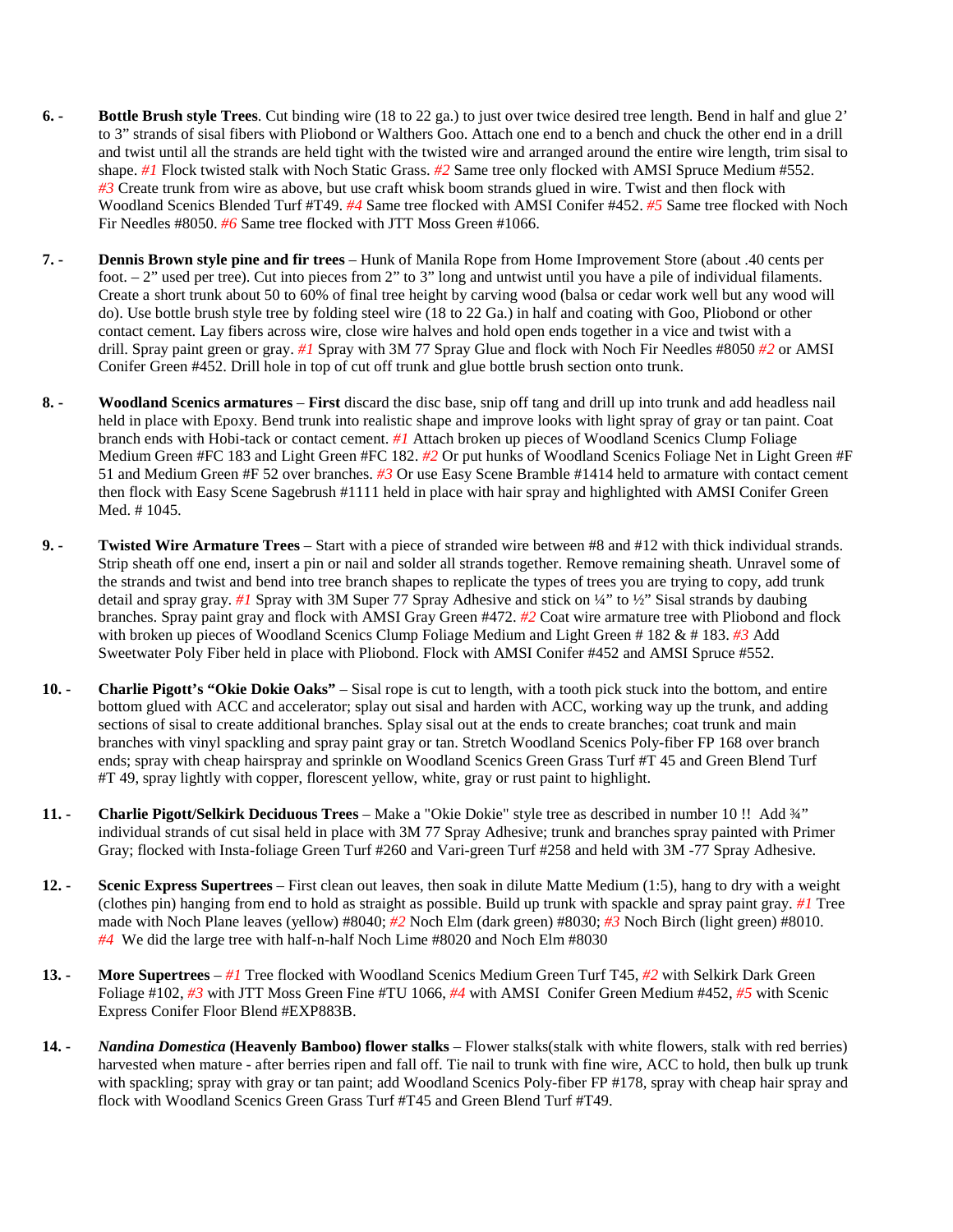- **15. - More** *Nandina Domestica* prepare as above. Spray with 3M 77 or Aileen's Spray Adhesive and sprinkle with ¾" sisal fibers. Spray with gray or tan paint, then re-spray with adhesive and flock with; *#1* AMSI Leaf Green Medium #1054 highlighted with AMSI Eucalyptus Medium #1056. *#2* Or use Selkirk Light Green Medium #103 and Dark Green Medium #102 as an alternate flocking held in place with spray adhesive
- **16. - Sage Brush Oaks** Armatures cut to size, cleaned with a hole drilled in base and a nail epoxy-ed with point sticking out; #1 Woodland Scenics Poly-fiber FP #178 stretched very thin over branches; flocked with Woodland Scenics Green Grass Turf #T45 and Green Blend Turf #T49; *#2* Or Sage Brush with ½" to 1" sisal fibers held on with spray adhesive and then spray painted gray; AMSI Eucalyptus Medium #1056 and Olive Medium #1043 used as flock and held in place with cheap hair spray.
- **17. - Small Trees, Shrubs and Stumps** Woodland Scenics Armature cut down and flocked with Clump Foliage. Nandina with fine turf, wire armature with AMSI Gray- Green, Wire Armature with JTT Foliage, carved wood trunks with scrub pad and foliage. Pieces of Supertrees with flocking. Sage Brush with sisal and flocking. Wire screen with foliage.

.

18. **- Background Trees (Earl Smallshaw, Bump Chenille, Clump Foliage)** – #1 Smallshaw style trees from wire screen cut into triangle shapes, folded into round forms and flocked with white glue and AMSI Conifer Green #452 and Woodland Scenics Blended Turf T49, Green Grass T45 and Burnt Grass T44. #2 Bump Chenille (2" tall by squaring off bottom and 1" tall by cutting in half) painted in various greens with spray paint and flocked with Woodland Scenics Grass Green and Blended Turfs T45 and T49. #3 Shrubs made from Woodland Scenics Clump Foliage in big clumps clued down and then smaller clumps added (Medium Green FC183 and Light Green FC182).

## **Sources of Tree Materials**

| <b>Accurate Dimensionals</b>                | <b>Tree Kits</b>                                                                                                 |  |  |  |
|---------------------------------------------|------------------------------------------------------------------------------------------------------------------|--|--|--|
| A.M.S.I.                                    | Tree Kits, Tree Armatures, Foliage, Poly Fiber, Ground Foam                                                      |  |  |  |
| <b>Busch</b>                                | Micro-Flocking                                                                                                   |  |  |  |
| <b>Faller</b>                               | Flock                                                                                                            |  |  |  |
| <b>First in Scale Miniature Trees (FSM)</b> | Sage Brush Armatures                                                                                             |  |  |  |
| <b>Insta-foliage</b>                        | Foliage Material                                                                                                 |  |  |  |
| McKenzie Bros. Timber Co.                   | Tree making machine and supplies                                                                                 |  |  |  |
| Noch                                        | Leave material, Foliage Flocking                                                                                 |  |  |  |
| <b>Plastruct</b>                            | Ground Foam                                                                                                      |  |  |  |
| <b>Timberline Scenery</b>                   | Foliage                                                                                                          |  |  |  |
| <b>Scenic Express</b>                       | Super Tree Armatures, Flock & Turf (fine, coarse & blended textures)                                             |  |  |  |
| <b>Selkirk Scenery</b>                      | Branch netting, Fine & Standard Leaf material                                                                    |  |  |  |
| <b>Sunlit Vistas</b>                        | Ground Foam (fine, medium, coarse), Bramble (black & brown), tree kits (tall deciduous, wide deciduous, conifer) |  |  |  |
| <b>Sweetwater Scenery</b>                   | Deciduous (sage brush), Group & Aspen Armatures; Pine Tree Kits; Poly Fiber; Tree Branch Fiber                   |  |  |  |
| <b>Petite Pines Northern</b>                | Sage Brush Armatures, Foliage Material                                                                           |  |  |  |
| <b>Timberline Scenery</b>                   | Ground Foam Foliage                                                                                              |  |  |  |
| <b>Vintage Reproductions</b>                | Fine flocking                                                                                                    |  |  |  |
| <b>Woodland Scenics</b>                     | Tree Kits, Tree Armatures, Poly-fiber, Foliage Netting, Ground Foam Turf, Clump Foliage                          |  |  |  |
| <b>Bragdon</b>                              | Finescale Forest natural branches                                                                                |  |  |  |
| <b>Easy Scene</b>                           | Bramble Sage Brush                                                                                               |  |  |  |

#### **Sources of Ready-made Trees**

| <b>Accurate Dimensionals</b> | Aspen/birch, Conifers, Deciduous, Fruit                                                                                    |
|------------------------------|----------------------------------------------------------------------------------------------------------------------------|
| <b>Busch</b>                 | Apple, Ash, Beech, Birch, Chestnut, Flowering, Fruit, Orchard, Pine, Poplar, Red Beech, Serbian Spruce, Spruce             |
| <b>Canvon Creek</b>          | Conifers (single and double trunks)                                                                                        |
| <b>Faller</b>                | Alder, Ash, Birch, Blue Spruce, Chestnut, Cypress, Elm, Fir, Larch, Lime, Maple, Oak, Pine, Poplar, Red Beech, Spruce,     |
|                              | Tamarack, Willow                                                                                                           |
| <b>JTT Model Trees</b>       | Acacia, Ash, Basswood, Beech, Birch, Cedar, Chile Pine, Conifer, Cypress, Deciduous, Fir, Gum, Jacaranda, Live Oak, Maple, |
|                              | Mountain Gum, Oak, Redwood, Round Head, Royal Palm, Palm, Phoenix Palm, Pine, Poplar, Scots Pine, Snow                     |
|                              | Gum, Sycamore, Umbrella Pine, Weeping Willow                                                                               |
| <b>Grand Central Gems</b>    | Aspen, Blue Spruce, Fruit, Lodge Pole Pine, Oak, Palm, Pine, Spruce                                                        |
| Hecki                        | Blue Spruce, Buckeye, Fir, Maple, Spruce Tree assortments (Deciduous, Hardwood, Pine)                                      |
| <b>K &amp; M</b>             | Deciduous (various)                                                                                                        |
| Lemax                        | Bristle Tree, Cedar, Cypress, Evergreen, Hemlock, Magnolia, Maple, Mountain Pine, Mulberry, Oak, Oval Bristle, Pine, Red   |
|                              | Plum, Round Bristle, Shaped Bristle, Spruce, Weeping Willow, White Pine                                                    |

**Lifelike** Essentials - Apple, Barren, Evergreen, Prune; Scenemaster - Blue Spruce, Deciduous, Elm, Evergreen, Fruit, Maple, Oak, Summer Shade **McKenzie Bros. Timber Co**. Pine-Fir-Spruce, Aspens, Deciduous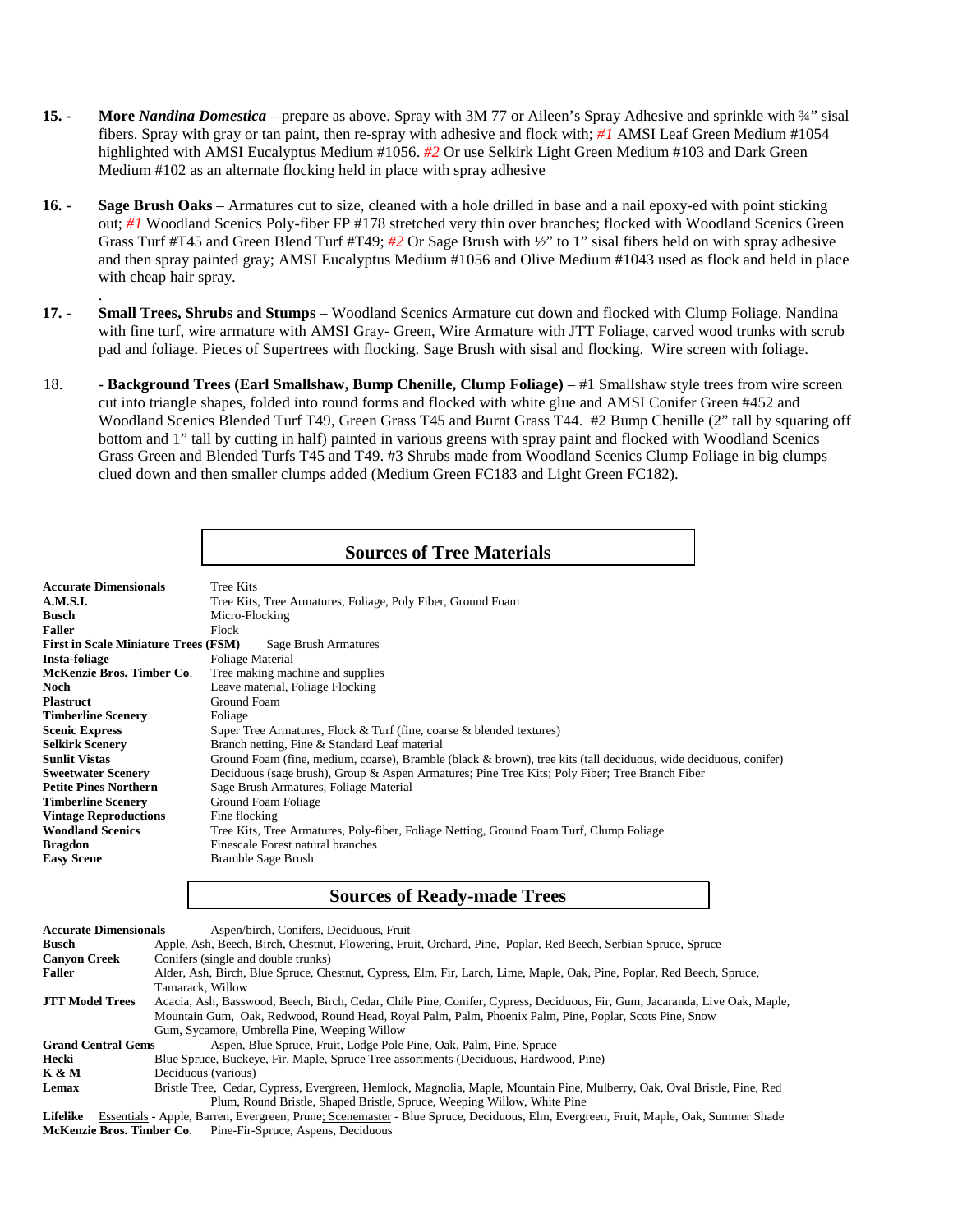**Model Tree World** Columnar, Evergreen Fir, Evergreen Pine, Round, Palm

**Noch** Acacia, Alder, Apple, Ash, Beech, Birch, Chestnut, Elm, Fir, Fruit, Hickory, Horse Chestnut, Lime, Lombardy Poplar Maple, Oak, Palm, Pine, Plum, Poplar, Spruce Willow<br>Petite Pines Northern Ash, Blue Oak, Cottonwood, Elm, Floweri Ash, Blue Oak, Cottonwood, Elm, Flowering, Italian, Cypress, Maple, Palm, Pine, Silver Maple, Sycamore **Photo Quality Trees Crimson King, Deciduous, Flowering Plastruct Elm, Fir, Jacaranda, Lombardy, Palm, Plastruct** Elm, Fir, Jacaranda, Lombardy, Palm, Poplar, Pine, Roundhead, Spruce, Sycamore, Willow **Preiser** Birch, Deciduous, Maple, Palm<br> **SamTrees** Banyon, Beech, Birch, Canary Is

Banyon, Beech, Birch, Canary Island Date Palm, Cypress, Deciduous, Hornbeam, Mediterranean Palm, Pine, Poplar,

Royal Palm, Spruce, Washington/Mexican/California Palm

**Scenic Express** Apple, Acacia, Beech, Black Locust, Buckeye, Cedar, Cherry, Cottonwood, Dogwood, Douglas Fir, Fir, Fruit, Hickory, Linden, Lombardy Poplar, Maple, Mountain Ash, Nordic Fir, Oak, Pine, Poplar, Weeping Willow

**Sterling Models** Aspen, Blue Spruce, Fir, Lodge Pole Pine, Maple, Ponderosa Pine, Spruce, White Pine

**Sweetwater Scenery** Aspen, Birch, Deciduous, Pine, Pinion Pine,

**Timberline Scenery** Conifers, Fruit, Lodge Pole, Pine Woodland Scenics Aspen, Basswood, Beech, Birch,

**Woodland Scenics** Aspen, Basswood, Beech, Birch, Deciduous, Hickory, Juniper, Locust. Maple, Oak, Palm, Pine, Poplar, Spruce, Sweet Gum, Sycamore, Walnut

#### **MODELING TREES BIBLIOGRAPHY**

| <b>Article Title</b>                                      | <b>Magazine</b>          | <b>Issue</b> | Page | Author                |
|-----------------------------------------------------------|--------------------------|--------------|------|-----------------------|
| <b>Fast Evergreen Forests</b>                             | Railroad Model Craftsman | 6/0.2008     | 57   | Maxwell, Patricia     |
| <b>Crafting Coconut Palm Trees</b>                        | Model Railroader         | 6/2008       | 70   | Kreiss. Joseph        |
| Trees by the Bucket                                       | Model Railroader         | 2/2008       | 56   | Skinner, Al           |
| <b>Building Big Trees</b>                                 | <b>Timber Times</b>      | $Is sue$ #42 | 36   | McKenney, Don         |
| A Couple of Ways I Make Evergreens                        | <b>Timber Times</b>      | $Is sue$ #41 | 42   | Beaton, Tom           |
| <b>Improving Commercial Trees</b>                         | Model Railroader         | 7/2007       | 38   | Grivno, Cody          |
| <b>Build a Dense Forest</b>                               | Model Railroader         | 7/2007       | 41   | Harris, Tom           |
| <b>Perfect Scratchbuilt Pines</b>                         | Model Railroader         | 7/2007       | 44   | Morse, Ron            |
| Weeds & Trees                                             | Railroad Model Craftsman | 5/2007       | 70   | Walker, Bob           |
| Trees, Part 4: Adding individual leaves                   | Railmodel Journal        | 4/2007       | 6    | Roseman, Vic          |
| Trees, Part 3: Ready made trunks, branches and roots      | Railmodel Journal        | 3/2007       | 16   | Roseman, Vic          |
| Trees, Part 2: Twisting up the trunk, branches and roots  | Railmodel Journal        | 2/2007       | 14   | Roseman, Vic          |
| Trees, Part 1: Prototype shapes and textures              | Railmodel Journal        | 1/2007       | 48   | Roseman, Vic          |
| <b>Making Ponderosa Pines</b>                             | Railroad Model Craftsman | 8/2006       | 54   | Larson, Ken           |
| Tree handle for planting trees                            | Model Railroader         | 7/2006       | 114  | Popp, David           |
| <b>Convincing Fir Trees</b>                               | Railroad Model Craftsman | 3/2006       | 83   | Honings, Leon         |
| Recreating Mexican Fan Palm from Hart of the South kits   | Railmodel Journal        | 3/2006       | 83   | Roseman, Vic          |
| Conifers for all occasions                                | Model Railroader         | 2/2006       | 42   | Popp, David           |
| Quick background trees                                    | Model Railroader         | 1/2006       | 138  | Popp, David           |
| Western sagebrush using faux fir                          | Railroad Model Craftsman | 11/2005      | 84   | Minkwitz, Harold      |
| <b>Modeling Foreground Trees</b>                          | Model Railroader         | 11/2005      | 40   | Popp, David           |
| Towering timber - four techniques for modeling tall trees | Model Railroder          | 5/2005       | 70   | Ullian, Lou           |
| The Realism of Wire Trees                                 | Mainline Modeler         | 12/2004      | 48   | Patterson, Ken        |
| Modeling lodge pole pines                                 | Mainline Modeler         | 10/2004      | 60   | <b>Thornton Waite</b> |
| Simple realistic trees                                    | Model Railroader         | 8/2004       | 40   | Popp, David           |
| Tall timber and ground cover for the forest               | Railroad Model Craftsman | 5/2004       | 84   | Templar, Paul         |
| Deciduous tree armature                                   | Light Iron Digest        | 12/2003      | 13   | Weinschenker, Jim     |
| Modeling deciduous trees using furnace filters and weeds  | Railroad Model Craftsman | 11/2003      | 75   | Ostler, John          |
| Build realistic trees using backyard materials            | Model Railroader         | 9/2003       | 96   | McQuade, Richard      |
| Realistic Trees, Made Easy - Part 4                       | Mainline Modeler         | 5/2003       | 28   | Hundman, Robert       |
| Some of the things we overlook: stumps                    | <b>Timber Times</b>      | Issue 38     | 40   | Beaton, Tom           |
| Realistic Trees, Made Easy - Part 3                       | Mainline Modeler         | 4/2003       | 24   | Hundman, Robert       |
| Realistic Trees, Made Easy - Part 2                       | Mainline Modeler         | 3/2003       | 28   | Hundman, Robert       |
| Realistic Trees, Made Easy - Part 1                       | Mainline Modeler         | 2/2003       | 60   | Hundman, Robert       |
| Some of the things we overlook - debris 2                 | <b>Timber Times</b>      | Issue 29     | 32   | Beaton, Tom           |
| Landscaping from the foam up                              | <b>Model Railroading</b> | 12/2002      | 98   | Swanson, Sam          |
| A trio of scenic inserts                                  | Model Railroading        | 9/2002       | 46   | Swanson, Sam          |
| Autumn treetops - fall foliage in any scaale              | Model Railroader         | 8/2002       | 72   | Eudaly, James         |
| Furnace-filter conifers                                   | Railroad Model Craftsman | 3/2002       | 74   | Ostler, John          |
| Making Decidious Trees from Sagebrush                     | Mainline Modeler         | 2/2002       | 24   | Patterson, Ken        |
| Some of the things we overlook - debris 1                 | <b>Timber Times</b>      | Issue 28     | 46   | Beaton, Tom           |
| The art of m aking durable, non-brittle trees             | Mainline Modeler         | 11/2001      | 28   | Patterson, Ken        |
| Making my forest                                          | NG&SLG                   | 7/2001       | 59   | Morrison, Boone       |
| Modeling Coastal Live Oaks for West Coast Railroads       | Model Railroader         | 3/2001       | 66   | McCauley, Mike        |
| Forrest Modeling - Part III                               | Mainline Modeler         | 1/2001       | 58   | Ledger, Don           |
| Realistic looking bark for forest giants                  | NG&SLG                   | 1/2001       | 28   | Kreiss, Joseph        |
| Some of the things we overlook - snags & stumps           | <b>Timber Times</b>      | Issue 23     | 12   | Beaton, Tom           |
| Sage Brush & Junipers: Trees and bushes                   | NG&SLG                   | 11/2000      | 59   | Scoles, Paul          |
| Deciduous and Evergreen Trees by Accurail                 | <b>NMRA Bulletin</b>     | 8/2000       | 15   | Lyon, Dave            |
| Making model tgrees                                       | Model Railroader         | 6/2000       | 113  | McGuirk, Marty        |
| Prototype trees in their natural setting                  | Mainline Modeler         | 5/2000       | 62   | Rutherford, Brian     |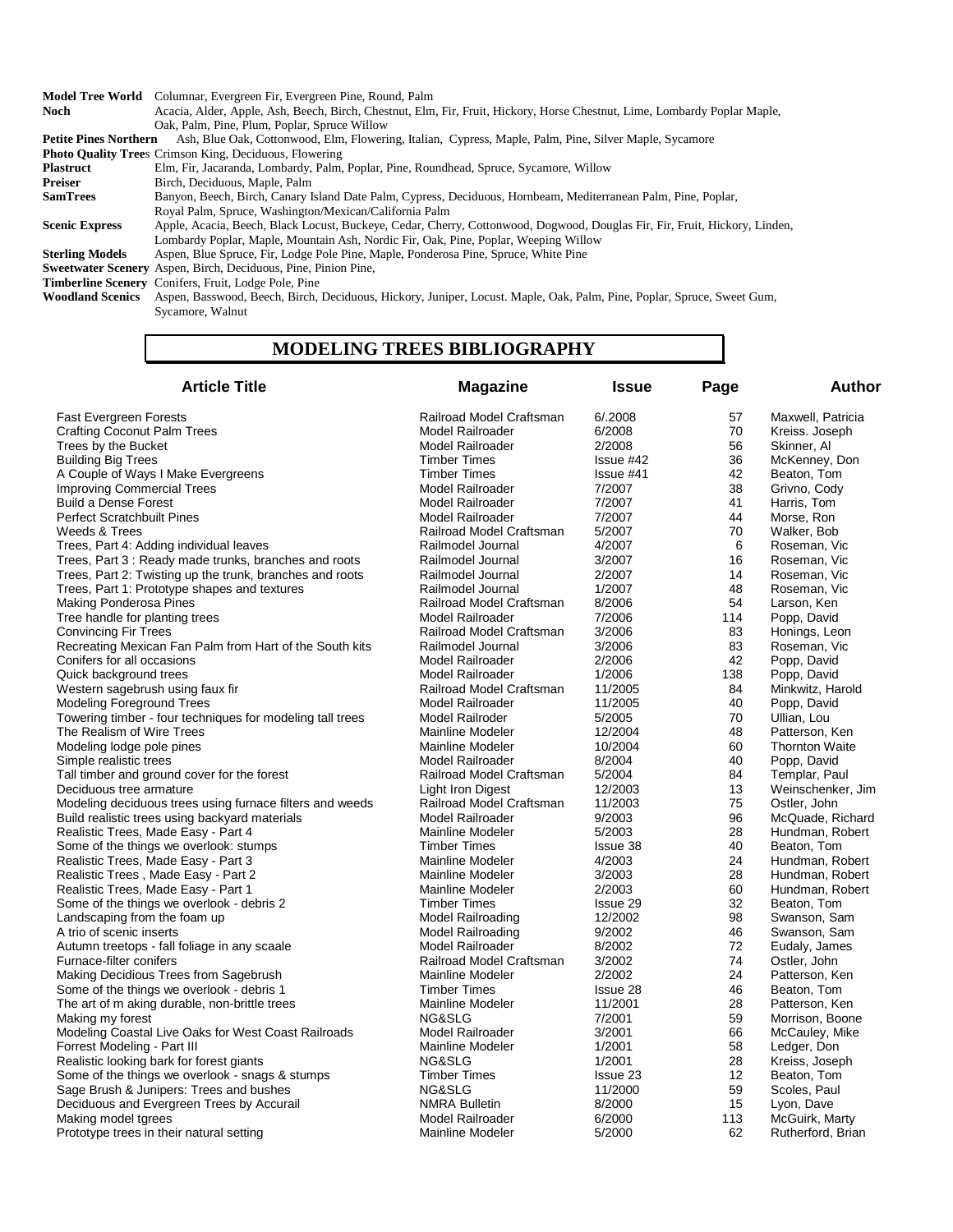| Add depth to your forest using floral shop plants                            | Model Railroader                                 | 5/2000             | 99       | Henderson, Bill                    |
|------------------------------------------------------------------------------|--------------------------------------------------|--------------------|----------|------------------------------------|
| The forest - each tree should be built as a model                            | Mainline Modeler                                 | 2/2000             | 58       | Patterson, Ken                     |
| Forest Modeling - Chapter Two: Foreground Sisal Pines                        | Mainline Modeler                                 | 1/2000             | 28       | Ledger, Don                        |
| <b>Forest Modeling</b>                                                       | Mainline Modeler                                 | 12/1999            | 21       | Ledger, Don                        |
| Trees that grow, Part IV: elm and willow                                     | Railmodel Journal                                | 11/1999            | 34       | Schleicher, Robert                 |
| Pine trees made easy<br>Autumn aspens, new twists to make these in any scale | <b>NMRA Bulletin</b><br>Model Railroader         | 11/1999<br>10/1999 | 46<br>94 | Geiger, Doug<br>Morse, Ron         |
| MR Workshop: birch trees                                                     | Model Railroader                                 | 9/1999             | 28       | McGuirk, Marty                     |
| Modeling palm trees and orange groves                                        | Model Railroader                                 | 9/1999             | 76       | Nickle, Charles                    |
| California Live Oaks                                                         | Mainline Modeler                                 | 9/1999             | 57       | Pigott, Charlie                    |
| Distant pines                                                                | Model Railroader                                 | 8/1999             | 89       | Smallshaw, Earl                    |
| Sugar Maple - Part III in Tree Series                                        | Mainline Modeler                                 | 7/1999             | 51       | Palecki, John                      |
| White Oak                                                                    | Mainline Modeler                                 | 6/1999             | 72       | Hundman, Robert                    |
| In the Realm of Giants: Small Trees, Deciduous Understory                    | NG&SLG                                           | 5/1999             | 69       | Scoles, Paul                       |
| I've been stumped                                                            | <b>NMRA Bulletin</b>                             | 4/1999             | 31       | Moffett, Pete                      |
| <b>Black Locust</b>                                                          | Mainline Modeler                                 | 4/1999             | 50       | Hundman, Robert                    |
| In the Realm of the Giants - Big Trees - Modeling the Forest                 | NG&SLG                                           | 3/1999             | 79       | Scoles, Paul                       |
| Let Mother Nature do it                                                      | Model Railroader                                 | 2/1999             | 90       | Henderson, Bill                    |
| Modeling Trees: Cottonwood                                                   | Mainline Modeler                                 | 2/1999             | 66       | Hundman, Robert                    |
| Modeling trees with leaves                                                   | NG&SLG                                           | 1/1999             | 18       | Reimer, Rick                       |
| Evergreen trees                                                              | Mainline Modeler                                 | 12/1998            | 72       | Gamble, Todd                       |
| Trees that "grow" Part III - Ash, aspen, beech & birch - Noch                | Railmodel Journal                                | 11/1998            | 35       | Schleicher, Roibert                |
| Creating realistic palm trees                                                | Railroad Model Craftsman                         | 11/1998            | 70       | Hole, Jackie                       |
| Landscaping by Guess                                                         | Model Railroader                                 | 8/1998             | 82       | Henderson, Bill                    |
| Tree construction - trees that grow                                          | <b>NMRA Bulletin</b>                             | 7/1998             | 40       | Gobin, Lynn                        |
| Lots of trees - fast and cheap!<br>Reivisited: Furnace filter trees          | <b>NMRA Bulletin</b><br>Model Railroad Craftsman | 5/1998<br>3/1998   | 16<br>89 | Pollock, Ross<br>Weixl, Don        |
| <b>Treeing Georgetown Loop</b>                                               | NG&SLG                                           | 1/1998             | 76       | Brunk, Harry                       |
| Flotsam, Jetsam, and Riffraff Part 4: Nature, Trees, Water Dirt              | Finescale Railroader                             | 10/1997            | 53       | Addison-Muncy, Samuel              |
| Autumn Aspens                                                                | Model Railroader                                 | 10/1997            | 94       | Morse, Ron                         |
| How to make realistic trees                                                  | Model Railroader                                 | 9/1997             | 88       | Gohde & Sebastian-Coleman          |
| Concocting some conifer                                                      | Model Railroader                                 | 9/1997             | 66       | Sassi, Lou                         |
| Hedges                                                                       | Mainline Modeler                                 | 7/1997             | 57       | Gamble, Todd                       |
| <b>Prototype Scenery</b>                                                     | Mainline Modeler                                 | 6/1997             | 24       | Olstyn, Mark                       |
| <b>Birch Trees</b>                                                           | Mainline Modeler                                 | 5/1997             | 21       | Hole, Doug                         |
| California Scenery: Part 1                                                   | Railroad Model Craftsman                         | 3/1997             | 72       | Laudenslayer & Darr                |
| Modeling pines & firs                                                        | Railroad Model Craftsman                         | 3/1997             | 78       | Brown, Dennis                      |
| <b>Fall Trees</b>                                                            | Mainline Modeler                                 | 2/1997             | 52       | Olstyn, Mark                       |
| Modeling bare trees with the Brass Hat                                       | Model Railroader                                 | 1/1997             | 134      | Henderson, Bill                    |
| Foam Rocks and Trees                                                         | Model Railroading                                | 9/1996             | 56       | Geiger, Doug                       |
| Improved model trees                                                         | Railroad Model Craftsman                         | 8/1996             | 65       | Swanson, Sam                       |
| Spruce up your layout using 1:1 Christmas trees                              | NG&SLG                                           | 7/1996             | 72       | Kuchar, Bob                        |
| Modeling a citrus grove<br>Realistic palm trees on a budget                  | Railroad Model Craftsman<br>Model Railroader     | 7/1996<br>7/1996   | 85<br>93 | Smaus, Robert                      |
| Trees                                                                        | Mainline Modeler                                 | 7/1996             | 48       | Frazer, Betty<br>St. Laurent, Lynn |
| Roots - modeling tree roots using real roots                                 | Railroad Model Craftsman                         | 6/1996             | 68       | Montague, Bob                      |
| Finescale Forrest pine trees                                                 | Model Railroading                                | 4/1996             | 33       | Geiger, Doug                       |
| Fallen Timber - Modeling Dead Trees                                          | Railmodel Journal                                | 4/1996             | 4        | Seekins, Scott                     |
| Realistic Trees, Made Easy - Part 2                                          | Mainline Modeler                                 | 3/1996             | 28       | Hundman, Robert                    |
| Cable Tree Trunks, Making trees from wire-rope and cable                     | Railmodel Journal                                | 3/1996             | 44       | Rowe, Shirley                      |
| Modeling a winterscape "Part 1: cold spells & melting snows                  | Model Railroader                                 | 2/1996             | 82       | Hood, Rand                         |
| Conifers again? Using "Princess Pine" from the craft store                   | NG&SLG                                           | 1/1996             | 42       | Scoles, Paul                       |
| "Tree patches"                                                               | NG&SLG                                           | 1/1996             | 44       | Brunk, Harry                       |
| The almost-flat hill: building scenery when there's no room                  | Model Railroader                                 | 1/1996             | 117      | Henderson, Bill                    |
| Creating a forest                                                            | <b>NMRA Bulletin</b>                             | 11/1995            | 30       | Moffett, Pete                      |
| Finishing the forest scene - ground cover                                    | Model Railroader                                 | 11/1995            | 89       | Darling, Peter                     |
| Trees That Grow: "Modeling Specific Tree Species<br>Making deciduous trees   | Railmodel Journal                                | 10/1995<br>10/1995 | 50<br>19 | Hoops, Herm                        |
| Concocting some conifers                                                     | <b>NMRA Bulletin</b><br>Model Railroader         | 9/1995             | 66       | Geiger, Doug<br>Sassi, Lou         |
| Trees That "Grow , Modeling Specific Tree Species                            | Railmodel Journal                                | 8/1995             | 40       | Montague, Bob                      |
| Trees That Grow. Modeling Specific Tree Species. Part VIII                   | Railmodel Journal                                | 7/1995             | 36       | Schleicher, Robert                 |
| Making pine trees from Jute                                                  | <b>NMRA Bulletin</b>                             | 7/1995             | 36       | Geiger, Doug                       |
| Trees from natural materials                                                 | Model Railroader                                 | 7/1995             | 62       | Pace, Biago                        |
| Modeling tree roots using real roots                                         | Railroad Model Craftsman                         | 6/1995             | 68       | Montague, Bob                      |
| Ground Cover                                                                 | NG&SLG                                           | 5/1995             | 37       | Clarke, Bob                        |
| In Pursuit of Better Model Trees                                             | Model Railroader                                 | 5/1995             | 84       | Ham, Robert                        |
| Stumps, stumps and more stumps                                               | <b>Timber Times</b>                              | 6/1994             | 14       | Downing, Sean                      |
| Sagebrush trees - making cottonwood trees from sagebrush                     | Railroad Model Craftsman                         | 6/1994             | 59       | Geiger, Doug                       |
| Making Trees from Smoke                                                      | <b>NMRA Bulletin</b>                             | 5/1994             | 26       | Gaddini, Al                        |
| Big pines - scratchbuilding O scale pine trees                               | Railroad Model Craftsman                         | 4/1994             | 78       | Hale, Miles                        |
| Planting a Forest One Tree At A Time                                         | Railmodel Journal                                | 2/1994             | 56       | Wilde, Jim                         |
| Trees-in-a-Box in just four steps                                            | Railmodel Journal                                | 1/1994             | 40       | Schleicher, Robert                 |
| The November Scene - modeling bare trees                                     | Model Railroader                                 | 11/1993            | 76       | Dolkos, Paul                       |